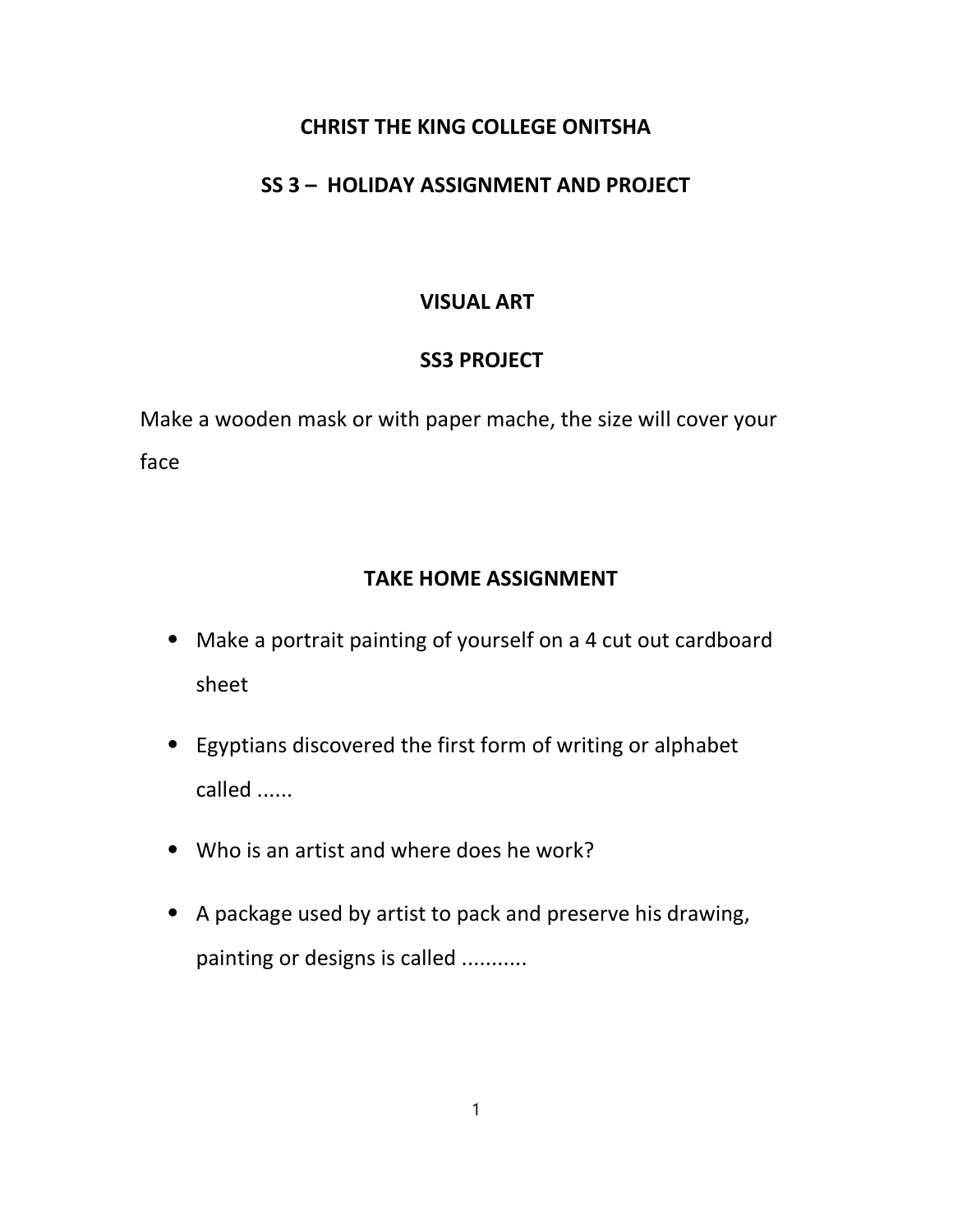### SS 3 ENGLISH LANGUAGE PROJECT

Design an album and discuss different ways of forming plural nouns.

Give five examples each.

### ASSIGNMENT

Write a letter to your father's friend complaining to him the misfortune that has befallen your father and requesting him to come to your father's aid.

#### **OR**

Your mother's friend has just returned from abroad and requests that you live with her. Thank her for offer but politely reject it, giving her three reasons for not accepting her offer.

( Not less than 450 words)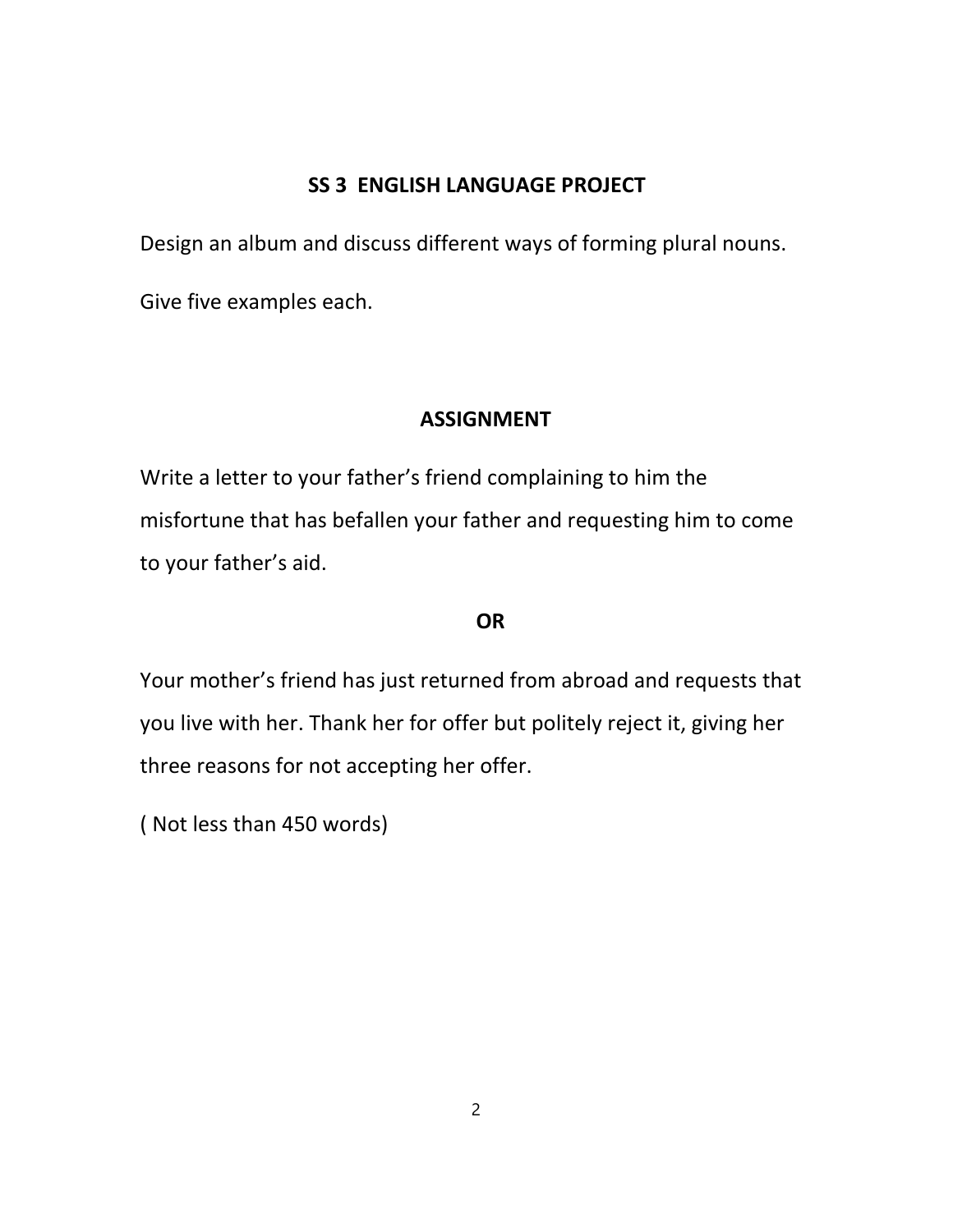### ASUSU IGBO

### SS3

# **PROJEKITI**

Ruo otu uzo nzikorita ozi nke teknoloji masiri gi (Ekwe nti, Redio,

Onyoonyo, dgz)

ORU E WERE ALAA ULO

Guo akwukwo agumagu "Omalinze" ndi dere ya bu

C.N Ugochukwu

T. Meniru

P. Oguine

Horo ato n'ime akuko dina ya chikota

Obi Ifeoma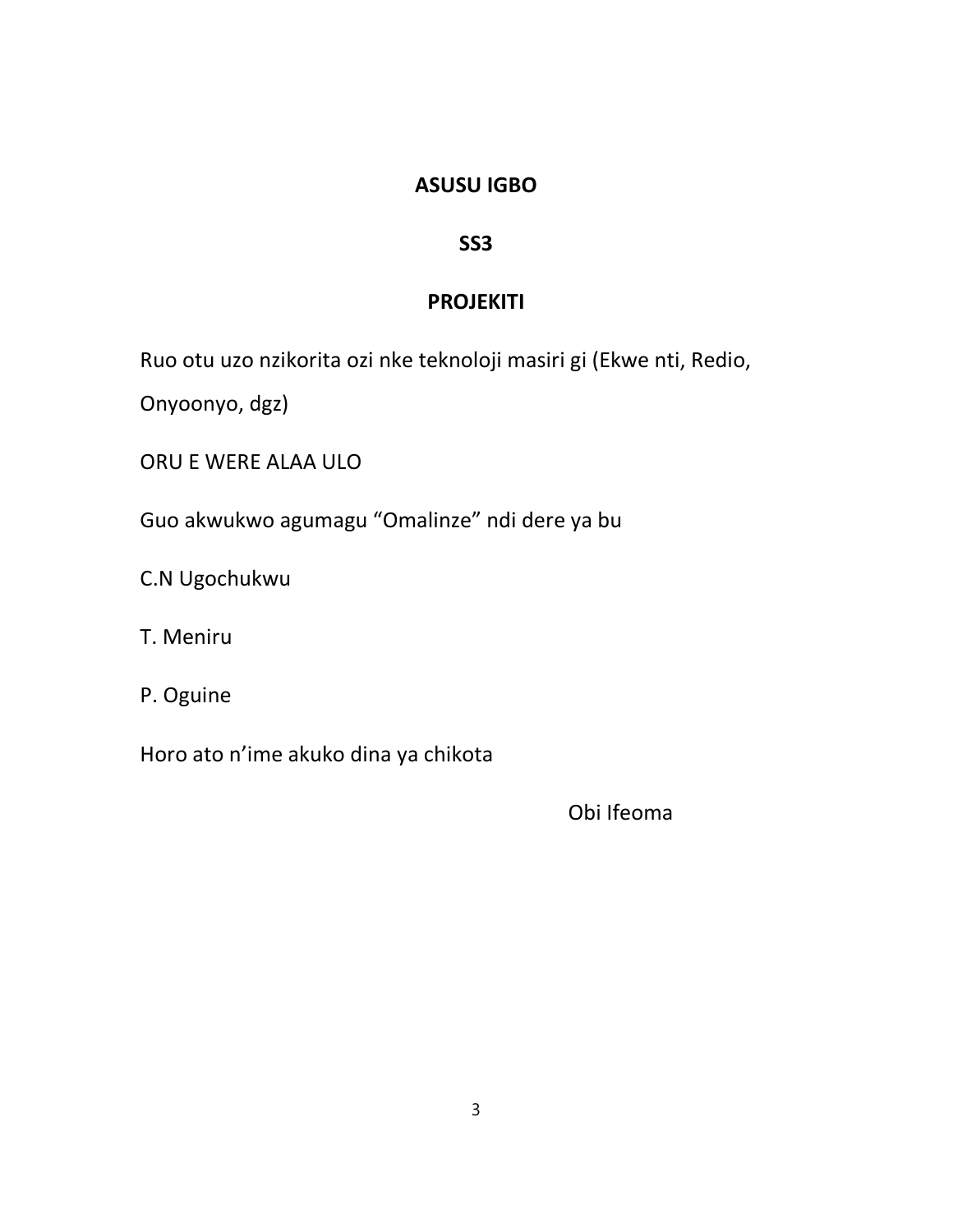#### LITERATURE IN ENGLISH

#### SS3

### PROJECT

With new twenty leaves exercise book, form 100 context questions and their answers from shakespear's Midsummer Night Dream.

### ASSIGNMENT SS3 LITERATURE IN ENGLISH

- ⦁ Write down all the characters in Midsummer Night's Dream.
- ⦁ Write the plot of the play, Midsummer Night's Dream

( 20 mks)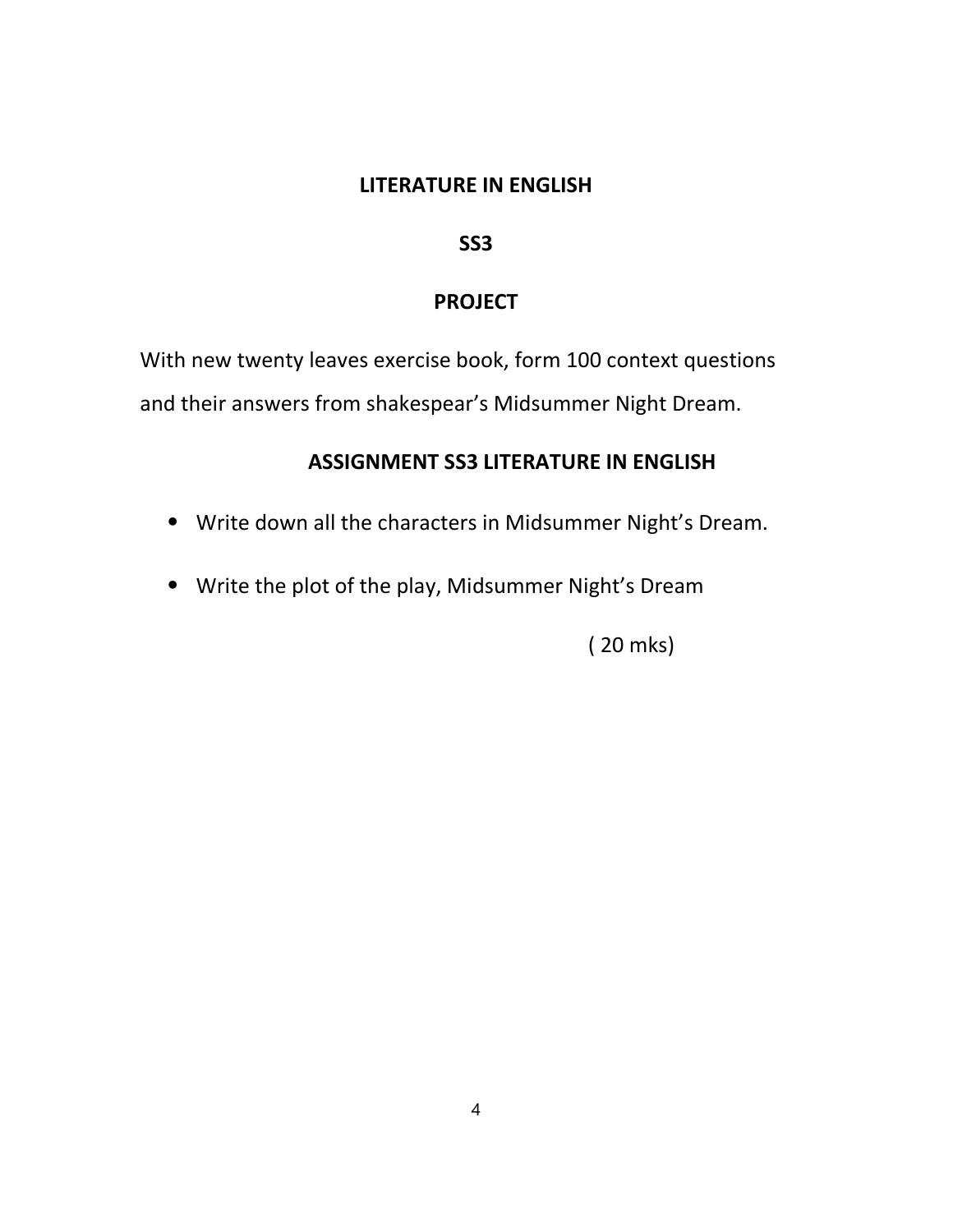#### **MATHEMATICS**

### $SS<sub>3</sub>$

#### HOLIDAY ASSIGNMENT

The table below shows the frequency distribution of the mark of 800 candidates in an examination

**Mark** 

Frequency

- ⦁ Construct a cumulative frequency table
- ⦁ Draw the 0 give
- Use your 0 give to determine the 50<sup>th</sup> percentile
- ⦁ The candidates that scored less than 25% are to be withdrawn from the school while those that scored more than 75% are to be awarded scholarship . Estimate the number of candidates that will be retained but who will not enjoy the award.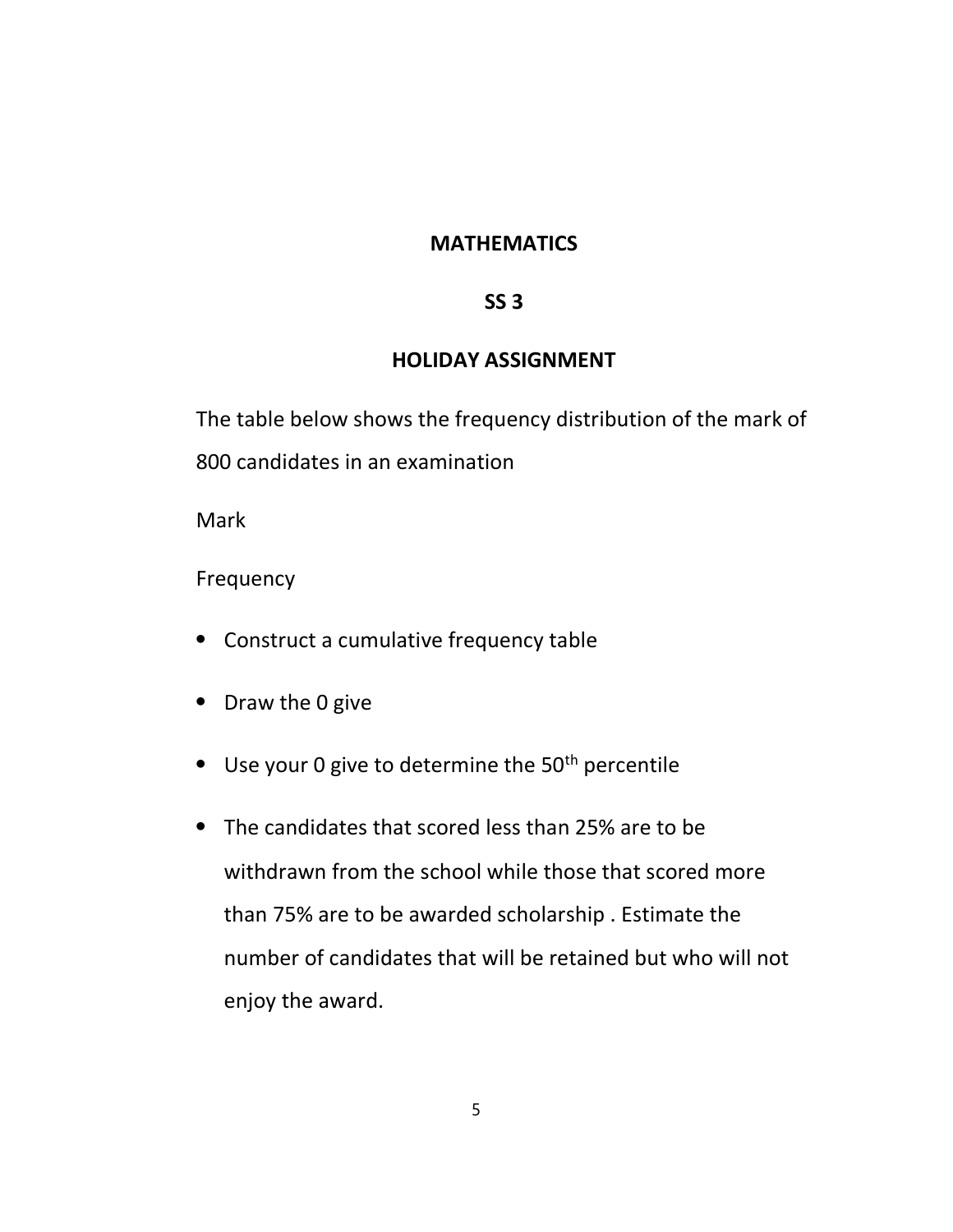### 1 st TERM 2021/2021 SESSION

Project: with cardboard sheet make am album showing

- ⦁ Square matrix
- ⦁ Zero matrix
- ⦁ Diagonal matrix
- ⦁ Unit matrix
- ⦁ Singular matrix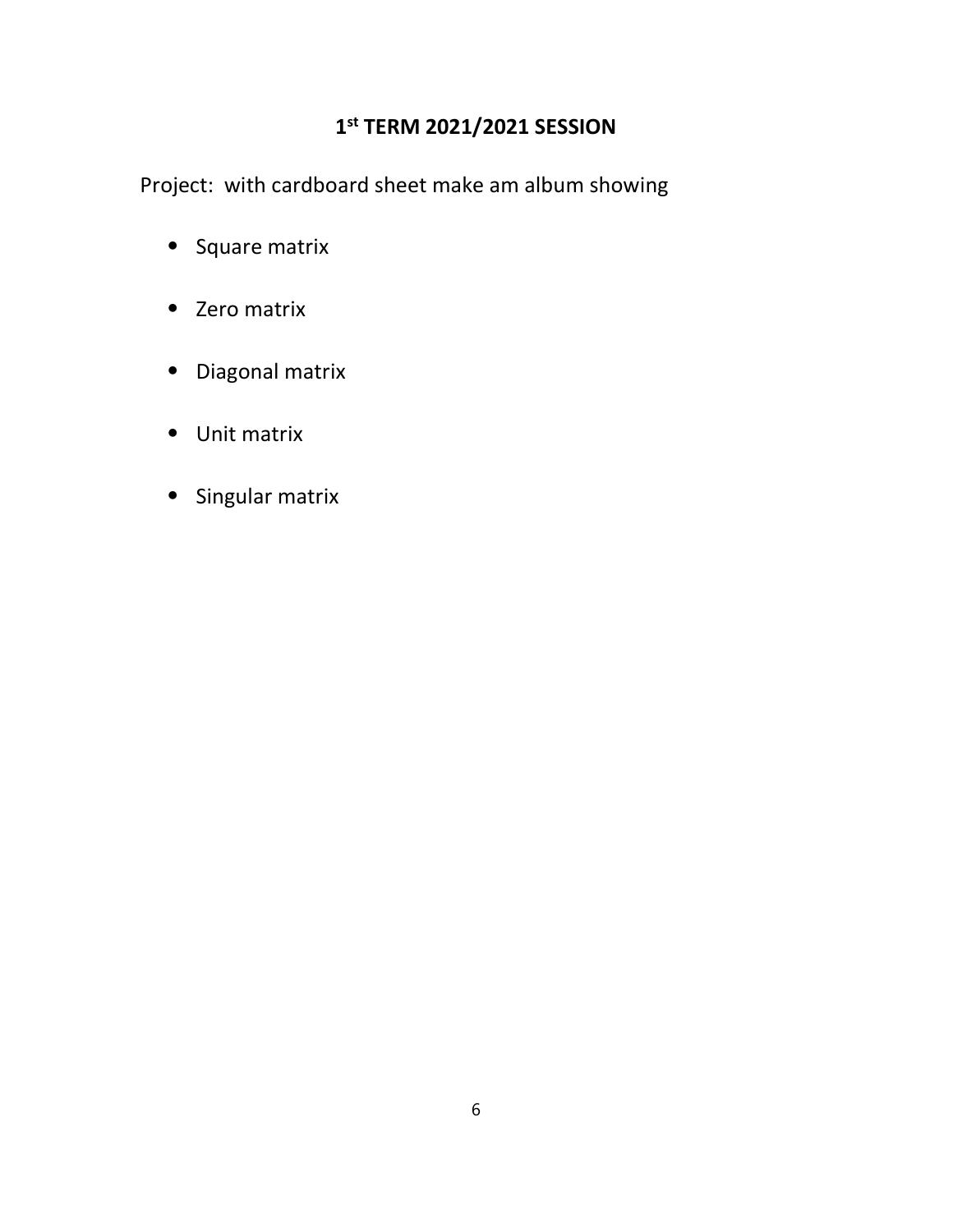### DATA PROCESSING

# CLASS: SSTHREE(3)

### FIRST TERM HOLIDAYS ASSIGNMENT ON

- 1. Write the keyboard shortcut for the following MS-Word features:
- a. Close document
- b. Search document
- c. Open the print window
- d. Underline the selected text
- 2. Explain the following terms :
- a. Spreadsheet
- b. Workbook
- c. Entity
- d. Data security
- 3. The process of backing up a file refers to making copies of file so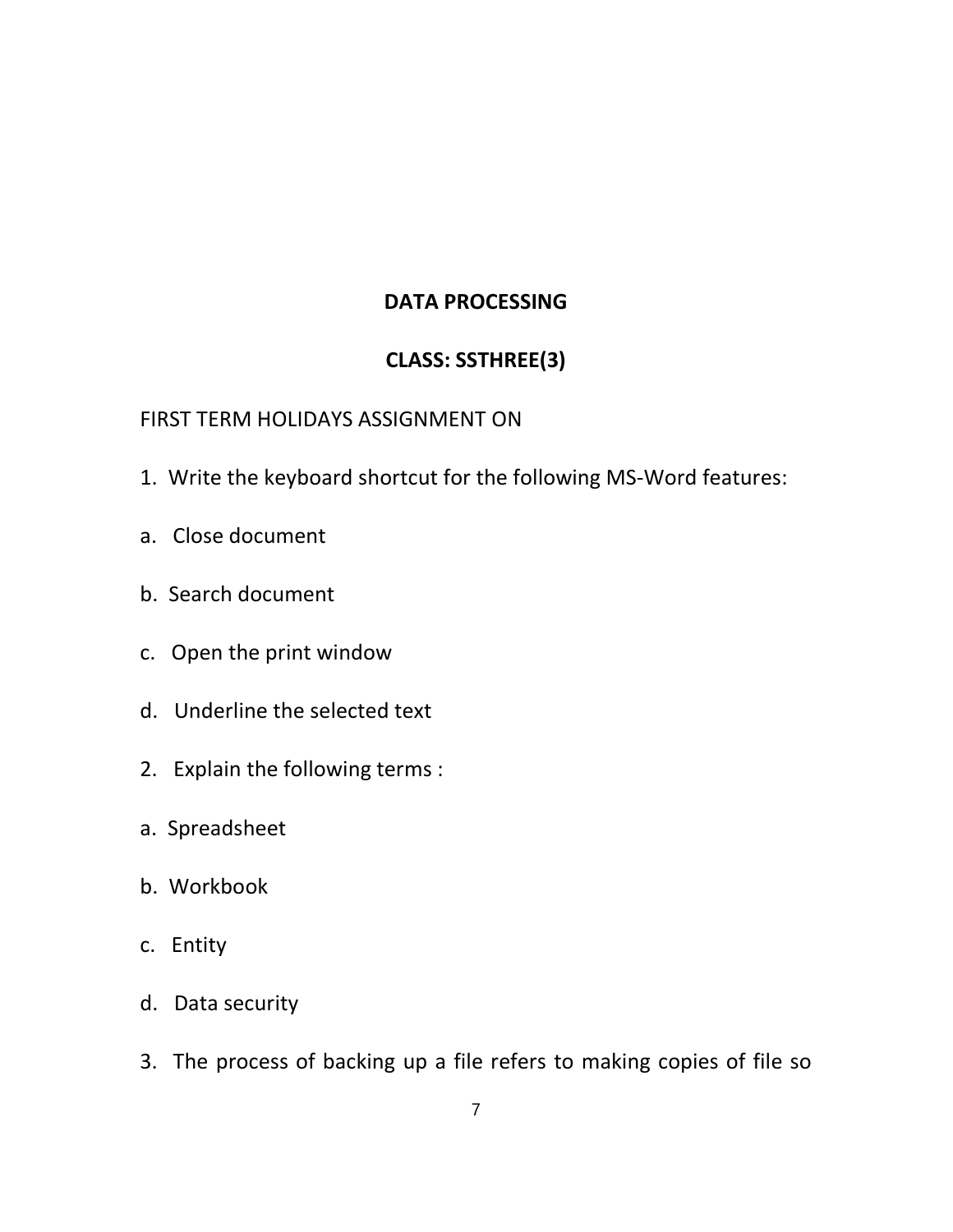that these additional copies may be used to restore the original after a data loss event is refer as............................

4. The device that converts between analogue and digital signal which are use by computers made up to separate units is called.......................

Use any material of your choice and construct anti-virus software.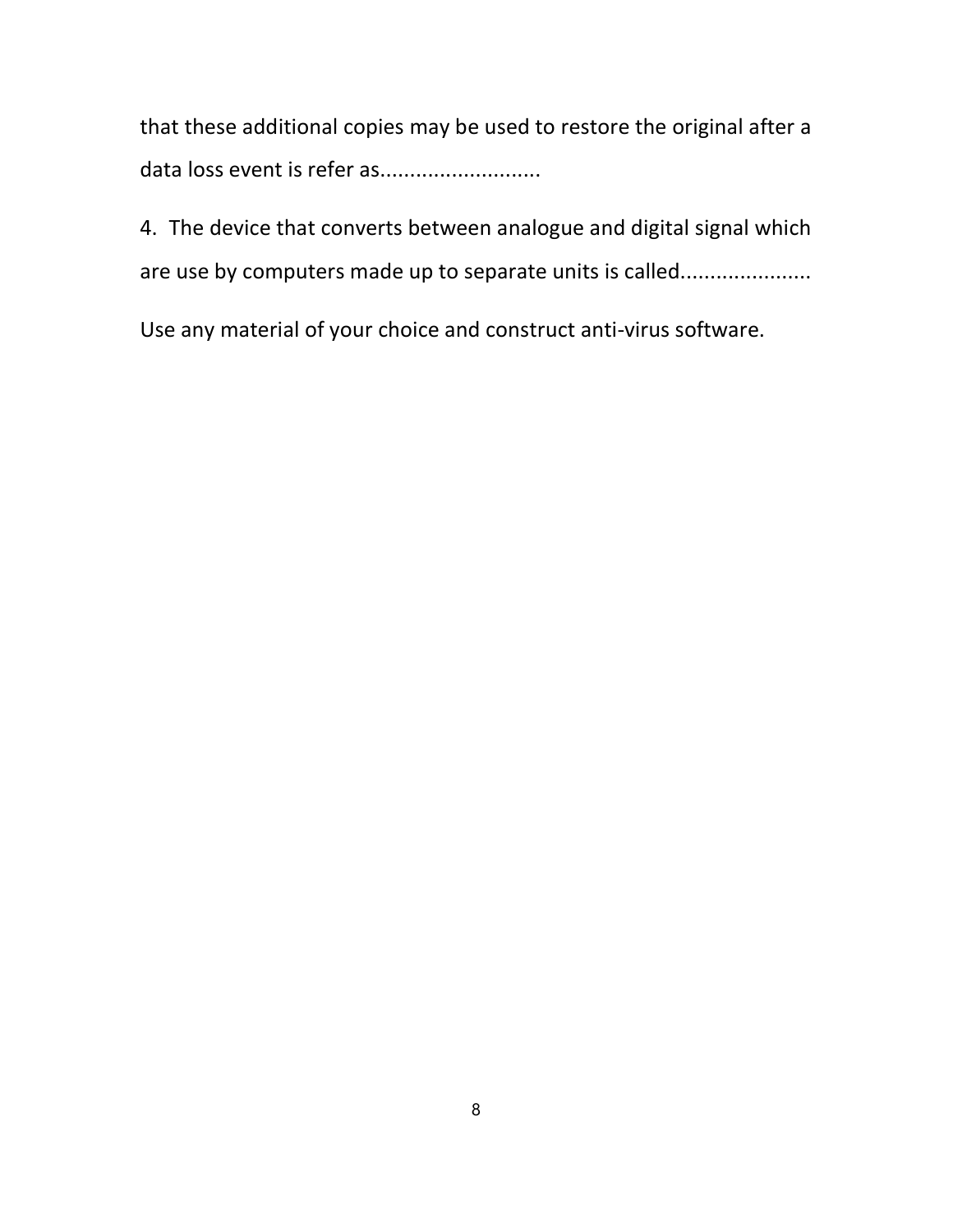# S.S. 3

# FIRST TERM

I. A midsummer Night's Dream by Willam Shakespeare

# REVISE

Unexpected Joy at dawn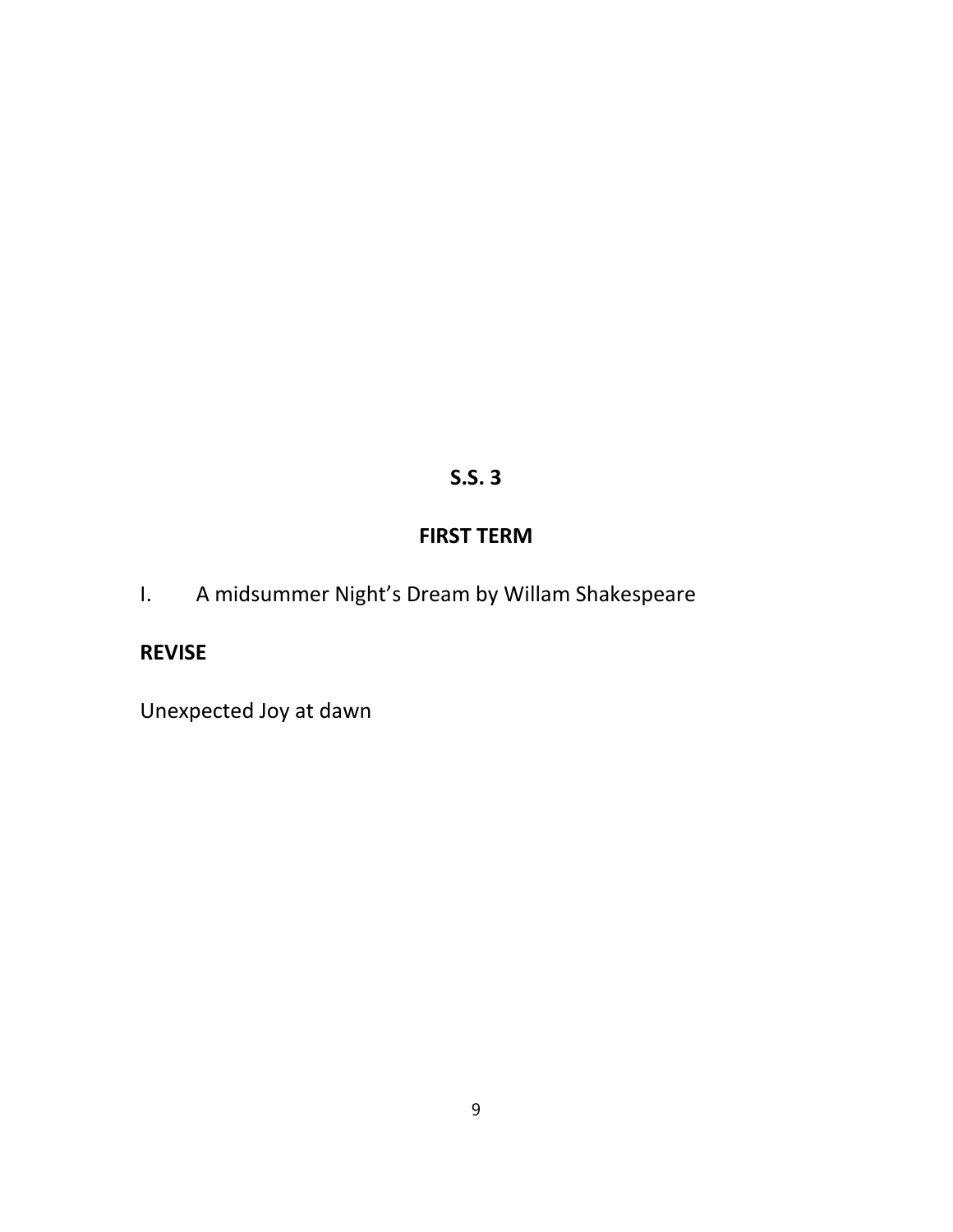# CRK SS 3

### PROJECT AND ASSIGNMENT

# 1ST TERM 2021/2022 ACADEMICS SESSION

9. Topic - indicate the differences in the instructions given to the twelve disciples and seventy di

### HOLIDAYS ASSIGNMENT

1. With aid of diagram explain sexual reproduction in spirogyra (2) list three adaptive features each of plant found in marine, fresh water and savanna.

# HOLIDAY ASSIGNMENT

# ASSIGNMENT SSIII

- 1. Who is a disciple?
- 2. Who is an apostle?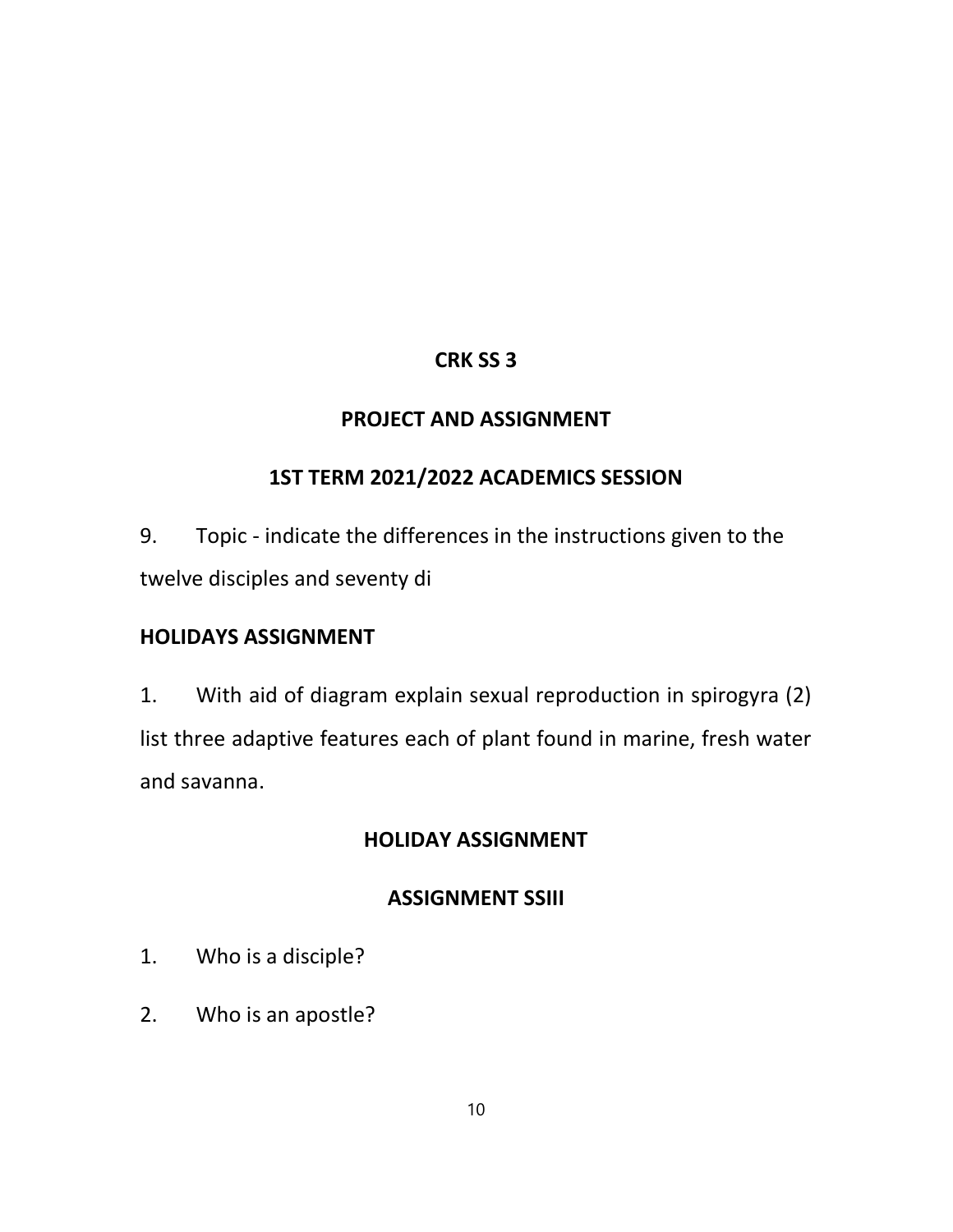- 3. Mention the importance of disciples in Jesus ministry
- 4. List six demands of discipleship of Jesus

### **CHEMISTRY**

### SS3

# PROJECT 2021/2022

- 1. Draw the fractional distillation of crude oil
- 2. Draw the apparatus for the extraction of iron from its ore.

# HOLIDAY ASSIGNMENT SS3

### **CHEMISTRY**

## IST TERM 2021/2022

1. The volume occupied by 1.58 of a gas at stp is 50cm what is the relative molecular mass?